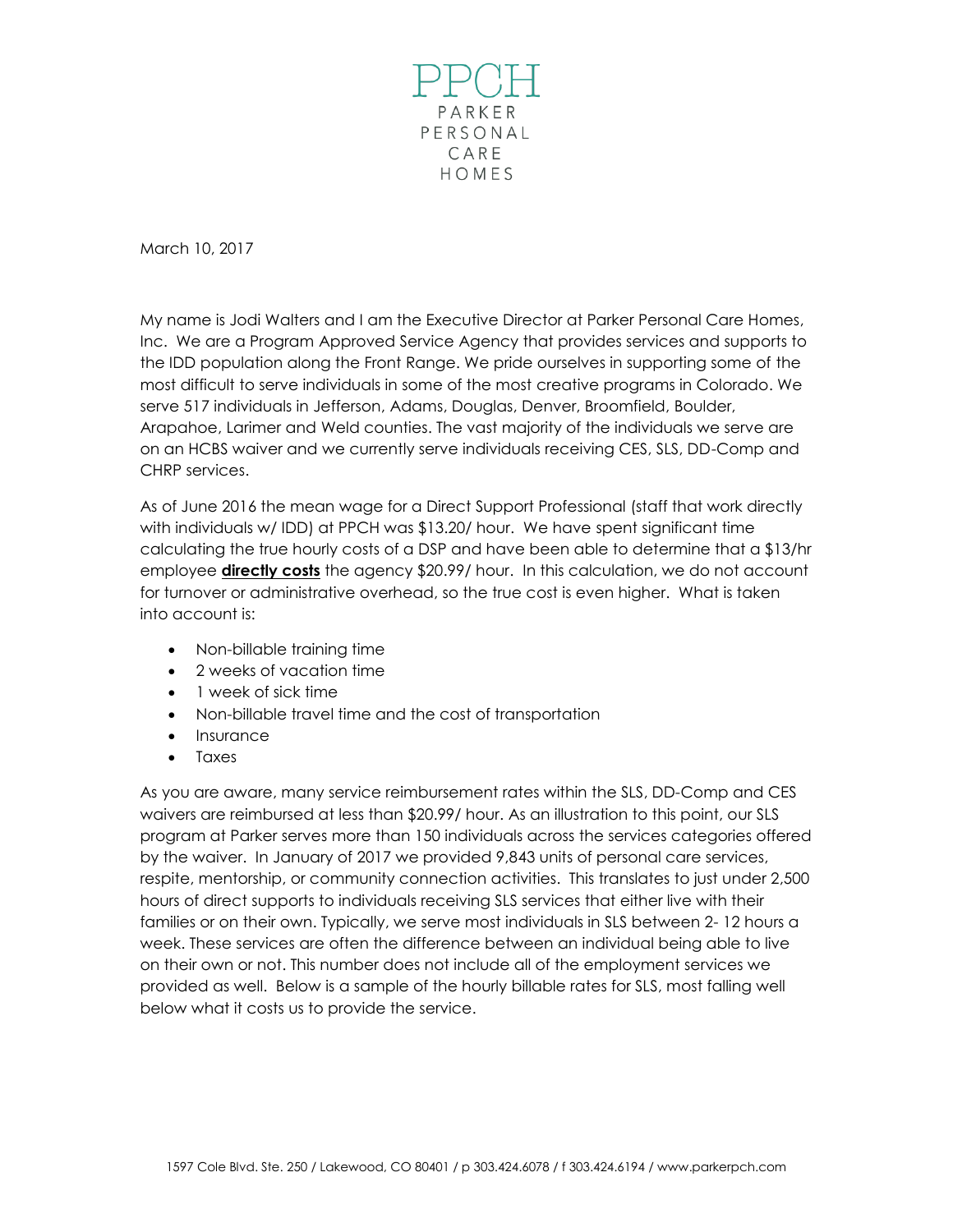## SLS/ CES Reimbursement Levels

| Service revenue              | per unit | per<br>hour |
|------------------------------|----------|-------------|
| Respite                      | 4.95     | 19.8        |
| <b>Enhanced</b><br>homemaker | 6.13     | 24.52       |
| <b>Basic homemaker</b>       | 3.73     | 14.92       |
| Personal care                | 4.95     | 19.8        |

It is important to note that although enhanced homemaker is a service that is reimbursed at a higher level, this is typically a service that is only in plans 1 -2 hours a week, making the reimbursement rate not adequate due to non-billable travel time unless it is being coupled with another service at the same time. Most individuals and families require and request the largest amounts of service in the respite, basic homemaker and personal care categories.

In recent months, many agencies have stopped providing SLS services because they can no longer afford to lose money in this area. At PPCH, we continue to provide these services, but we have to be very selective as to which services we can provide, and where in the state we can provide services. The rates make paying competitive wages very difficult which in turn leads to recruitment and retention issues which further limits our ability to serve individuals. In order to sustain our services we have begun to exclude services with the lowest reimbursement rates. On average PPCH loses \$4,166 per month providing SLS services. In 2016, PPCH lost \$55,941 providing SLS services. We only continue to provide these services because we see every day how critical they are to the individuals and families receiving them. These are not "fluff" services. They are services that help individuals to get to the doctor, pay their bills, buy their groceries, and clean their homes. These are services that give tired families a break. They also help individuals get and keep a job, access their communities and learn and grow.

Our CES services are impacted even more because we hire our CES staff starting at \$13/hour because the youth in this program are very challenging and having staff work in a family home, often in front of mom and dad with this challenging population is a very difficult job to fill and has demanded a more competitive wage. Our mean CES wage is \$14.73/hr. A \$15/ hour employee costs us \$23.65/ hour.

Additionally, we receive a tremendous amount of RFP's requesting 1:1 Supported Community Connections. As you can see below, the only rate that comes close to being possible to provide this service is a 1:1 at a SIS Tier Level 6, at \$25.76/hour.